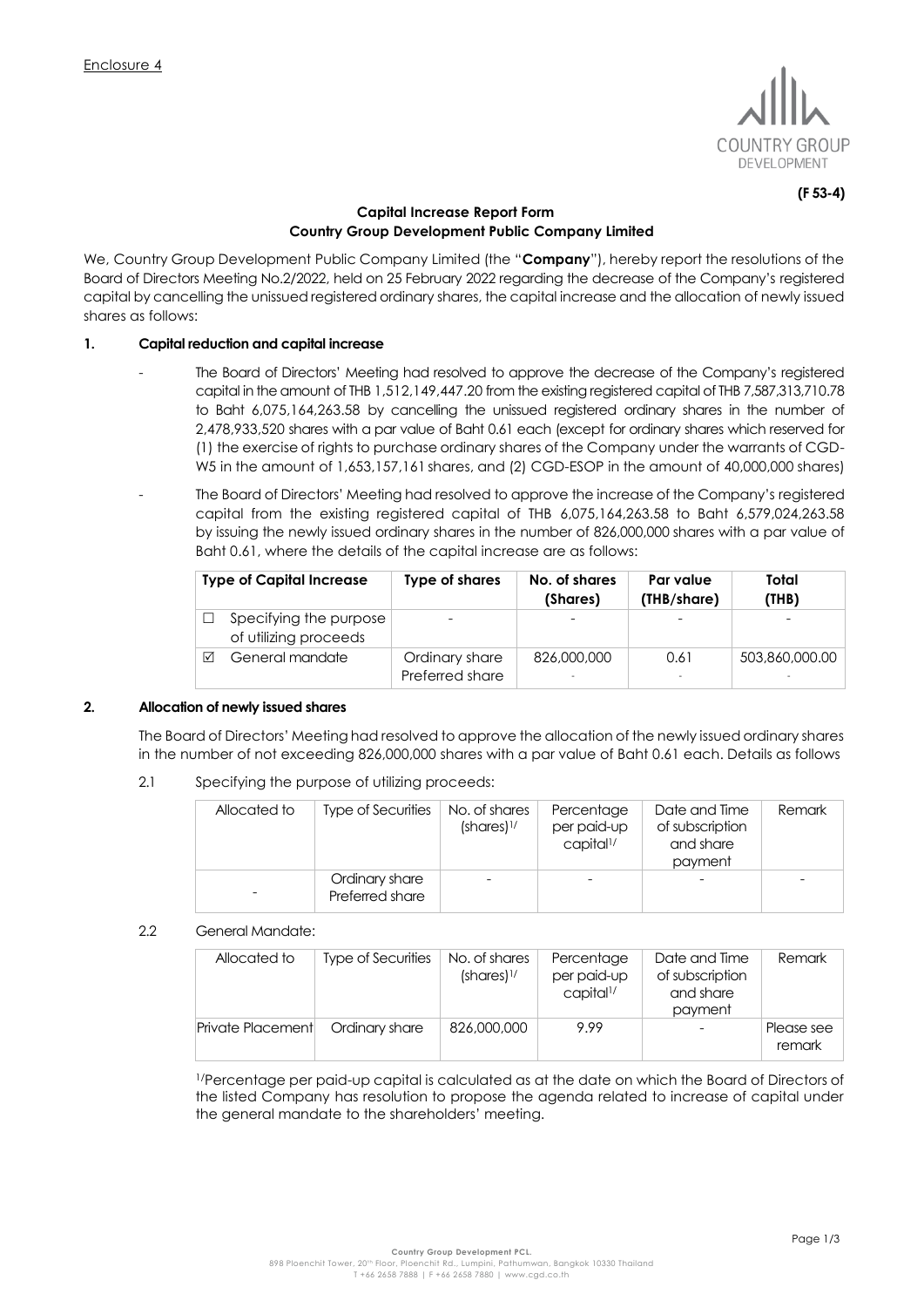

Remark:

- The Company will allocate the newly issued ordinary shares in the number of not exceeding 826,000,000 shares with a par value of Baht 0.61 each under the general mandate for offering to the existing shareholders by way of the right offering and to the specific persons by way of private placement which detailed as follows:
	- 1) Allocation of the newly issued ordinary shares in the number of not exceeding 826,000,000 shares (or equal to 9.99 percent of the paid-up capital of the Company on 25 February 2022) to offer to the specific persons by way of a private placement under the general mandate which can be issued and offering in entirety or in portions and offering at once or occasionally from time to time. The allocation of the newly issued ordinary shares to the specific persons by way of the private placement shall not be offering at a low price according to the Notification of the Capital Market Supervisory Board No. Tor Jor. 72/2558 Re: Approval for Listed Companies to Offer Newly Issued Shares through Private Placement (as amended).
- The allocation of newly issued ordinary shares under general mandate must be completed within the next date of the Annual General Meeting of Shareholders or within 30 April 2023, whichever date is earlier.

In this regards, the Board of Directors shall be authorized to have the powers to consider on determination, and/or amend, and/or change any condition and details of any matters related to this matter under the relevant regulations. The authorization shall include without limitation to the followings:

- 1) To consider on the allocation and offer the newly issued ordinary shares at once or occasionally from time to time including proceed with any necessary matters and related to offering the newly issued ordinary shares e.g. set the record date, objective of the issuance and offering of such ordinary shares, specify offering price, subscription period, ratio for allotment, allotment method and the payment process, searching of investors in private placement etc. including change of subscription period, payment and receive payment of such newly issued ordinary shares, determine any conditions and details regarding allocation of newly issued ordinary shares which include without limitation to considering on determination of ratio of purchase for offering the newly issued ordinary shares to the existing shareholders, specify offering price, subscription period, the purchase, the payment process, allotment method and determine any conditions and details which related to the allocation of the newly issued ordinary shares as deemed appropriate.
- 2) To sign applications, notice, instrument or any documents in relation with the capital increase and the allocation of the Company's newly issued ordinary shares, including certifying relevant documents, communicate, file and/or accept documents with any competent authorities and/or agencies and to list the new common shares on the Stock Exchange of Thailand.
- 3) To carry out any other necessary actions relating to and/or associating with the capital increase and the allocation of the newly issued ordinary shares of the Company, to be in accordance with the laws and/or any related regulations.

# **3. Schedule of Shareholders' Meeting to approve the capital increase/allotment**

The 2022 Annual General Meeting of Shareholders will be held on 27 April 2022, at 9.00 hrs. via electronic devices(E-AGM), and the record date is fixed at 15 March 2022.

# **4. Application for approval of the capital increase/allocation of newly issued shares by the relevant governmental agencies and approval conditions**

- 4.1 The Company will register the increase of the registered capital, amendment of the Memorandum of Association, and amendment of the paid-up capital with the Department of Business Development, the Ministry of Commerce.
- 4.2 The Company will apply for permission from the SET to offer the newly issued ordinary shares under the general mandate to the existing shareholders by way of right offering and the specific persons by way of private placement to register in SET.